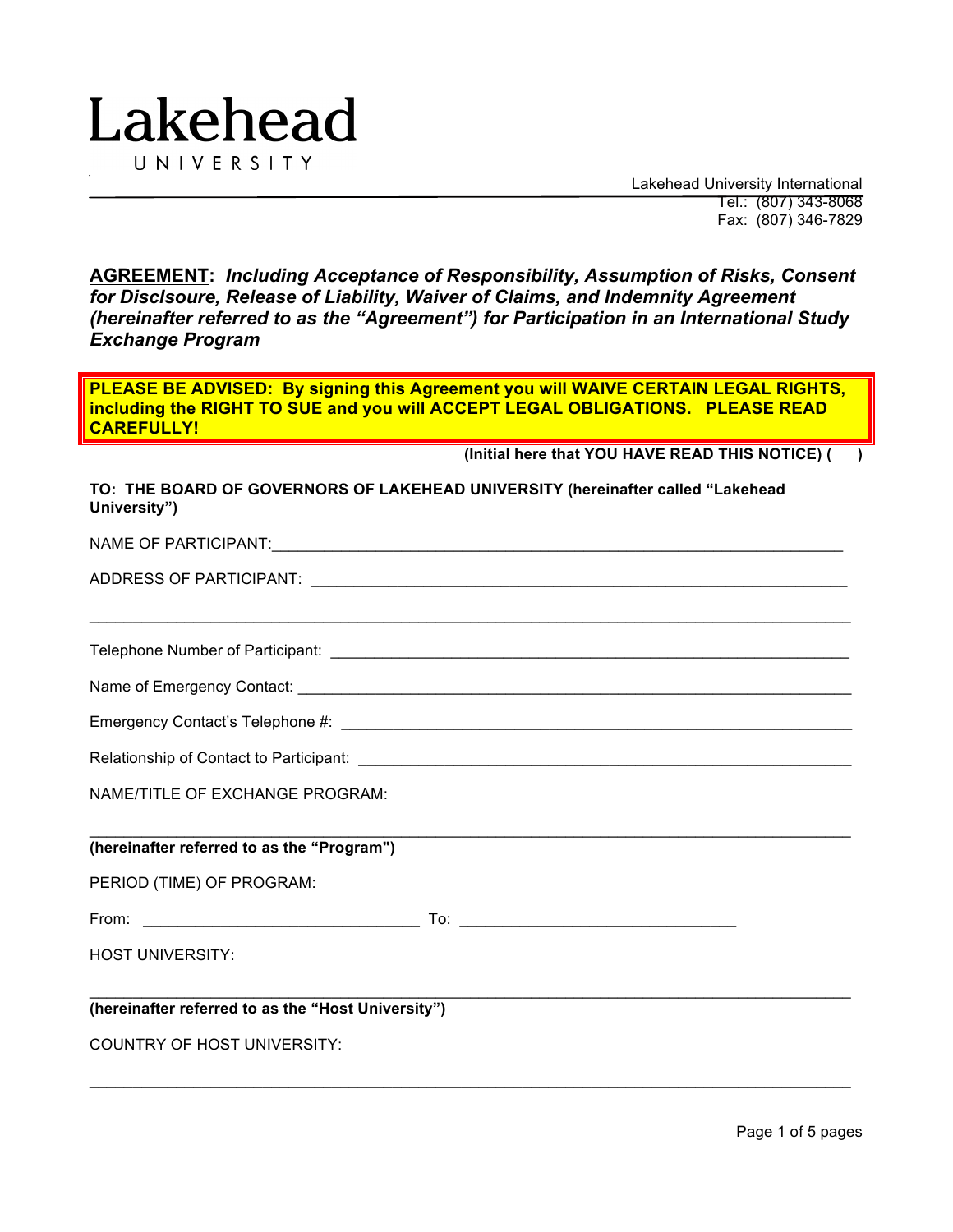## **I. ACCEPTANCE OF RESPONSIBILITY**

**In consideration of Lakehead University's approval for my participation in the Program, I agree to the following** (please write your initials in the brackets ( ) after each paragraph to confirm that you have read it)**:**

- 1. To select in advance the courses that I wish to take at the **Host University** during my participation in the **Program**, and to ensure that I am eligible to take these courses, that the **Host University** will allow me to take them, and that the course selection is acceptable to my Department/School Chair/Director or Advisor.  $($
- 2. To obtain a Letter of Permission, approved by the **Lakehead University** Registrar, for the approval of my course selection at the **Host University**. ( )
- 3. Once I have selected and enrolled in courses acceptable to both **Lakehead University** and the **Host University**, to complete such assignments, and to undergo such examinations and tests, as are required by the **Host University**, and to conform to the disciplinary codes and regulations, as well as all other policies and regulations, of the **Host University**. I understand that the **Host University** has the right at any time to terminate my participation in the **Program** if my academic work or behaviour falls short of or violates the policies or regulations of the **Host University**, or if I endanger the health or welfare of myself or any other person. ( )
- 4. That, during the period of my participation in the **Program**, I will also be subject to the policies and regulations in effect at **Lakehead University**, including the *Code of Student Behaviour and Disciplinary Procedures*. ( )
- 5. That **Lakehead University** will not supervise any of the **Host University's** academic programs, living arrangements, or extracurricular activities during my participation in the **Program**. ( )
- 6. That travel arrangements, accommodation, acquisition of all necessary study permits/visas, and residence permits, as well as the acquisition of books, course materials and payment of miscellaneous fees are my responsibility. ()
- 7. To pay the appropriate tuition fees at **Lakehead University**. I am aware that I will not have to pay tuition for the **Program** courses in which I am enrolled at the **Host University**, but that I will be responsible for all other expenses that may arise directly or indirectly from my participation in the **Program**. Without limiting the generality of the foregoing, other expenses include but are not limited to: travel, food, living, residential, utilities, laundry, property, entertainment, exercise, vehicular, advisory, counseling, medical, dental, all other health related, and insurance expenses, and expenses and fees, other than tuition fees, associated with my course work. (
- 8. That I have contacted the **Lakehead University** Financial Aid Office to make any necessary arrangements for my finances while participating in this **Program**. ( )
- 9. To ensure that I have sufficient funds to cover my expenses during the period of exchange in the host country, and that there is no outstanding balance in my account at the **Host University** at the end of the exchange. I understand that failure to pay the said balance may delay the sending of official transcripts from the **Host University** to **Lakehead University**. ( )
- 10. To accept full responsibility for the disbursement of any funds granted to me by **Lakehead University**, the **Host University**, or any other public or private agency for my participation in the **Program**. ( )
- 11. To accept that if I withdraw from the **Host University**, I will be deemed to have withdrawn from **Lakehead University** and the withdrawal and refund policies of **Lakehead University** shall apply. ( )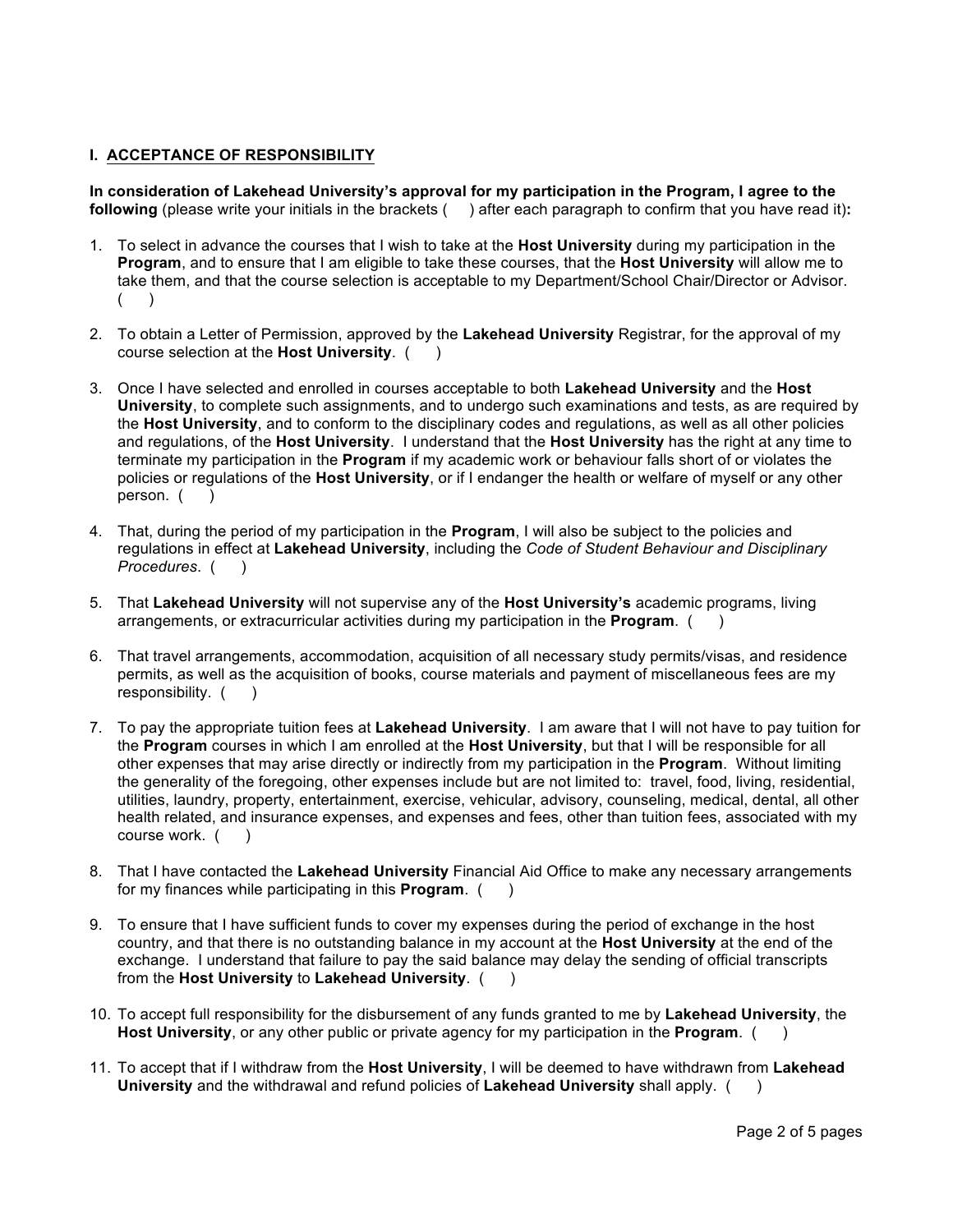- 12. To ensure that I have adequate medical, dental, other health, accident, and injury insurance coverage as well as protection of my personal possessions during my participation in the **Program**. I understand that compliance with the regulations of the **Host University** regarding health insurance, and payment of any associated fees, are my responsibility.  $($ )
- 13. That I have obtained a valid passport and the required visa(s) to allow me to enter the country of the **Host University** and to study there. ()
- 14. To abide by the laws of the country of the **Host University**. ( )
- 15. That I must meet all requirements of my **Lakehead University** Letter of Permission in order to receive credit (grades are not assigned) at **Lakehead University** for **Program** courses taken at the **Host University**. ( )
- 16. That at the end of my participation in the **Program** I am responsible for making arrangements with the **Host University** to forward official transcripts of my work completed there to **Lakehead University**. I also understand that I am responsible for paying any fees involved in this process. ( )
- 17. Upon my return to **Lakehead University**, to submit the appropriate report summarizing my experience abroad (academic and cultural experiences) and/or participate in an information session for potential exchange students. ()

## **II. ASSUMPTION OF RISKS**

**In consideration of Lakehead University's approval for my participation in the Program, I agree to the following:** (please write your initials in the brackets ( ) wherever they appear to confirm that you have read what precedes them):

- 1. That, while this **Program** offers an exceptional opportunity, there are inherent risks, dangers and hazards to which I may be exposed while participating in the **Program** and travelling to and from it, including but not limited to the following:
	- theft, vandalism or loss of personal property;
	- motor vehicle, boat, plane, or traffic accidents;
	- diseases not common in Canada;
	- acts of God:
	- homesickness;
	- quarantines;
	- exposure to wildlife;
	- impediments caused by government laws and regulations in the country of the **Host University**;
	- my lack of satisfactory documentation;
	- the medical facilities and services in the country of the **Host University** may well be of a different standard than what might be expected in Canada;
	- criminal activity may be a significant problem;
	- hazards resulting from environmental and weather conditions, strikes, violence, political unrest, civil strife, military and/or terrorist activity, previous or present; and
	- cancellation of this **Program** or curtailment or cancellation of individual portions of the **Program** due to weather, flooding, strikes, illness, epidemics, pandemics, political disturbances, terrorism, motor vehicle accidents, transportation problems, failure to perform on the part of travel agents, travel guides or airline companies, problems relating to customs, immigration or visa requirements, administrative defects or errors, or other circumstances either within or beyond the control of **Lakehead University** and the **Host University**.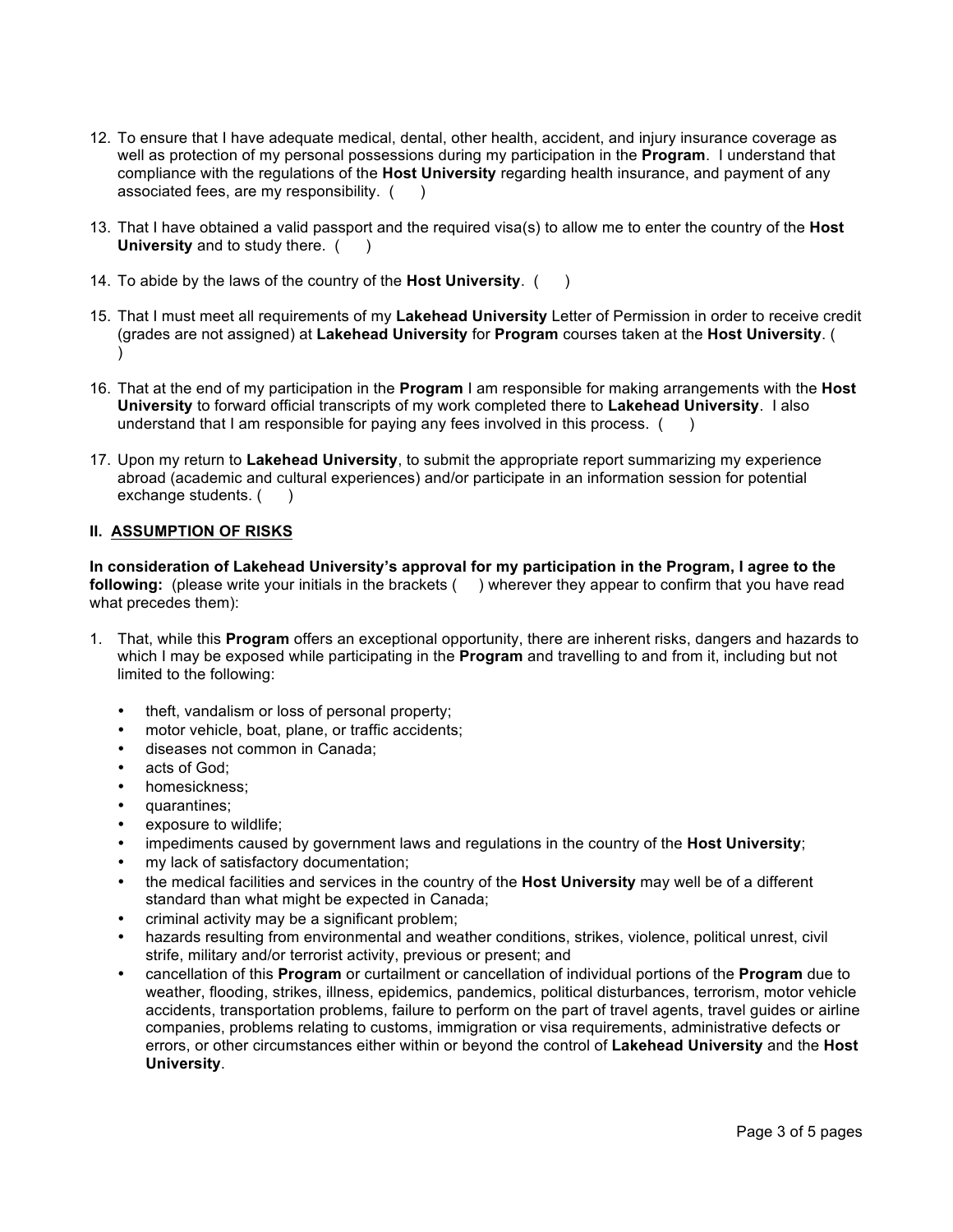I freely accept and fully assume all such risks, dangers and hazards and the possibility of personal injury, death, and property and financial damage or loss, resulting therefrom. ()

2. I understand that participation in the **Program** is offered primarily to enable me to broaden my learning and acquire new knowledge in a cultural environment different from my own. I understand and accept that I will not gain academic credit from the **Program** transferable to my program of study at **Lakehead University** unless I complete all requirements and satisfy all conditions stipulated in the Letter of Permission granted by **Lakehead University** in conjunction with my participation in the **Program.** ( )

## **III. CONSENT TO DISCLOSURE**

I consent to the **Host University** confidentially providing full information to **Lakehead University** about any threat or threats, assessed on reasonable grounds as serious, to my safety, health, and/or general well-being.  $($   $)$ 

## **IV. RELEASE OF LIABILITY, WAIVER OF CLAIMS, AND INDEMNITY AGREEMENT**

**In consideration of Lakehead University's approval for my participation in the Program, I AGREE to the following** (please write your initials in the brackets ( ) wherever they appear to confirm that you have read what precedes them)**:**

- That I have read and I understand and voluntarily accept the responsibilities and assume the risks outlined above. I understand and voluntarily accept that the list of responsibilities and risks set out above is not exhaustive. I wish to participate in the **Program** offered by **Lakehead University** and therefore agree **TO WAIVE ANY AND ALL CLAIMS**, arising directly or indirectly from my participation in the **Program**, that I have or may have in the future against **Lakehead University**, including its Governors, directors, members, officers, employees, students, alumni, agents, volunteers and independent contractors (all of whom are hereinafter collectively referred to as "the **Releasees**"); ( )
- 2. **TO RELEASE AND FOREVER DISCHARGE THE RELEASEES** from any and all liability for any personal or property loss, damage, injury or expense that I may suffer, or that my next of kin may suffer, that is connected directly or indirectly to my involvement in the **Program** due to any cause whatsoever **INCLUDING NEGLIGENCE, BREACH OF CONTRACT, OR BREACH OF ANY STATUTORY OR OTHER DUTY OF CARE ON THE PART OF THE RELEASEES, AND FURTHER INCLUDING FAILURE ON THE PART OF THE RELEASEES TO SAFEGUARD OR PROTECT ME FROM, OR WARN ME OF, THE RISKS, DANGERS AND HAZARDS ASSOCIATED WITH THE PROGRAM**; ( )
- 3. **TO HOLD HARMLESS AND INDEMNIFY THE RELEASEES** from any and all liability for any damage to the property of, or personal injury to, any third party, resulting from my participation in this **Program.** ( )
- 4. That it is my responsibility to learn as much as possible about the risks of this **Program** and to weigh those risks against the advantages, and to decide whether or not to participate. ( )
- 5. That I have read and understood the most current Travel Report for the country of **the Host University** that has been issued from the Canadian Department of Foreign Affairs and International Trade dated:
- 6. That this **Agreement** shall be effective and binding upon my heirs, next of kin, executors, administrators, assigns and representatives in the event of my death or incapacity.  $($
- 7. That, in entering into this **Agreement**, I am not relying upon any oral or written representations or statements made by the **Releasees** other than what is set forth in this **Agreement**.

\_\_\_\_\_\_\_\_\_\_\_\_\_\_\_\_\_\_\_\_\_\_\_\_\_\_\_\_\_\_\_\_\_\_\_\_\_.